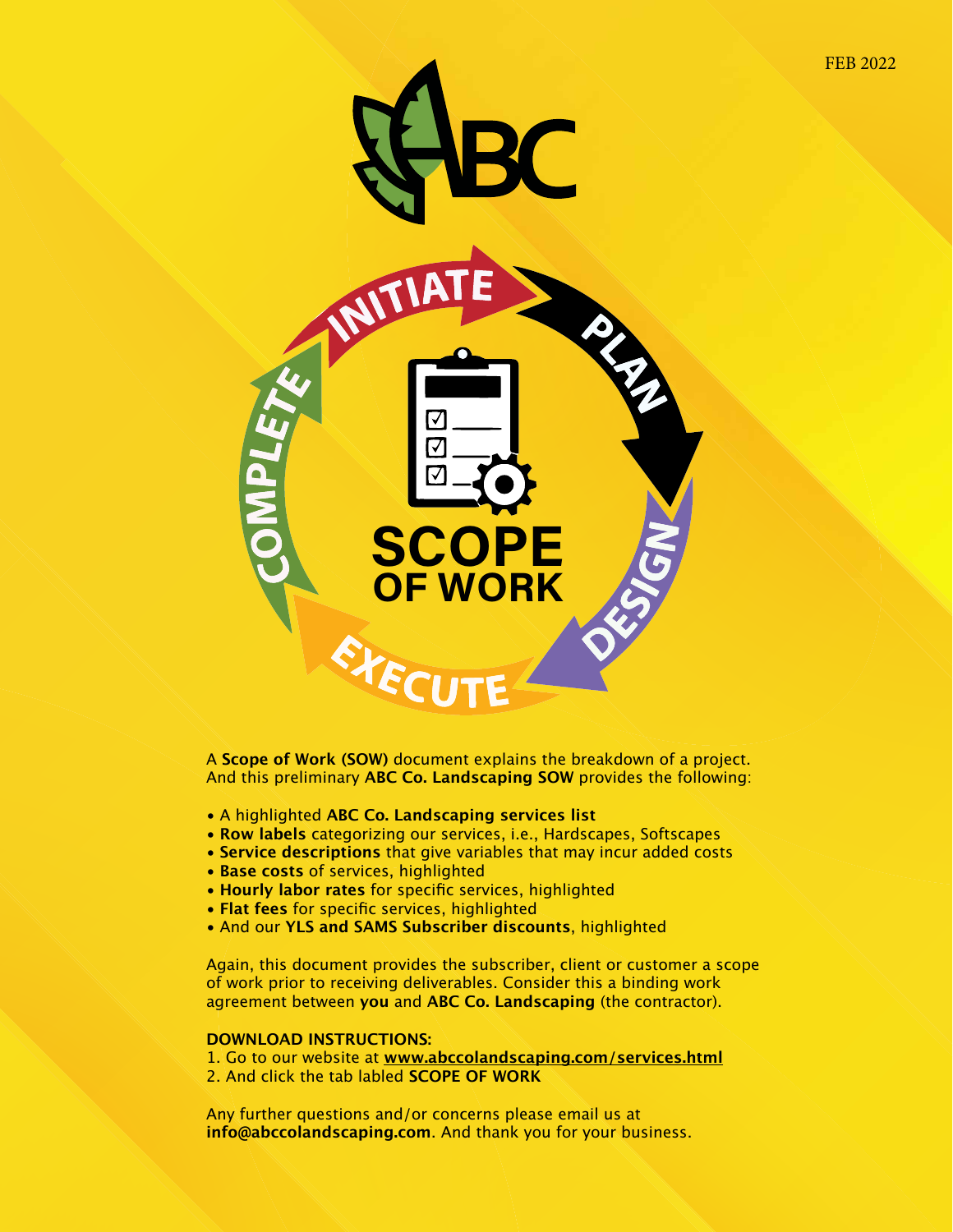

|                   |    | <b>SERVICES LIST</b>                                | <b>SERVICE DESCRIPTION</b>                                               |  |  |  |
|-------------------|----|-----------------------------------------------------|--------------------------------------------------------------------------|--|--|--|
| LANDSCAPES        |    | <b>Design Renderings</b>                            | Concept renderings, metrics, municipal ordinance compliance affect cost. |  |  |  |
|                   | 2. | <b>Video Footage</b>                                | Timeframe and post production affect cost.                               |  |  |  |
|                   |    | 3. Photographs                                      | Number of photos and post production affect cost.                        |  |  |  |
|                   |    | <b>Site Clearing (haul, dump, excavation)</b>       | Roll off dumpster incur added cost.                                      |  |  |  |
|                   |    | <b>Soil Diagnostic</b>                              | Samples are sent off via US postal mail.                                 |  |  |  |
|                   |    | <b>Tillage</b>                                      | Yardage, materials, pickup and delivery affect cost.                     |  |  |  |
|                   |    | 3. Grading                                          | Yardage affects cost.                                                    |  |  |  |
|                   |    | Sod Installation                                    | Yardage, tool rental, materials, pickup and delivery affect cost.        |  |  |  |
|                   |    | <b>Woodchip Mulch Installation</b>                  | Yardage, materials, pickup and delivery affect cost.                     |  |  |  |
|                   | 3. | <b>Decorative Rock Installation</b>                 | Yardage, materials, pickup and delivery affect cost.                     |  |  |  |
| <b>SOFTSCAPES</b> | 4. | <b>Garden Bed Installation</b>                      | Yardage, materials, pickup and delivery affect cost.                     |  |  |  |
|                   | 5. | <b>Rain Garden Installation</b>                     | Yardage, materials, pickup and delivery affect cost.                     |  |  |  |
|                   | 6. | <b>Woody Plant</b>                                  | The number of plants affect cost.                                        |  |  |  |
|                   |    | <b>Floral Installation</b>                          | The number of plants affect cost.                                        |  |  |  |
|                   |    | 1. Seasonal Cleanup (Leaf Removal)                  | Yardage and material affect costs.                                       |  |  |  |
|                   |    | <b>Thatching</b>                                    | Yardage, tool rental, materials, pickup and delivery affect cost.        |  |  |  |
|                   | 3. | Aeration                                            | Yardage, tool rental, materials, pickup and delivery affect cost.        |  |  |  |
|                   | 4. | <b>Fertilization Application (Organic)</b>          | Pounds, materials, pickup and delivery affect cost.                      |  |  |  |
| LAWN CARE         | 5. | Overseeding                                         | Pounds, materials, pickup and delivery affect cost.                      |  |  |  |
|                   |    | <b>Edge, Mow, Trim and Blow Combination</b>         | Yardage, transaction fee and other variables affect cost.                |  |  |  |
|                   | 7. | <b>Herbicide Treatment Session</b>                  | Yardage and chemical incur added cost.                                   |  |  |  |
|                   | 8. | <b>Weeding/Watering Session</b>                     | Span, materials, pickup and delivery affect cost.                        |  |  |  |
|                   |    | 9. Integrated Pest Management                       | The number of pests affect cost.                                         |  |  |  |
|                   |    | 1. Hedge or Shrub Trimming                          | The measure and number of shrubs or hedges affect cost.                  |  |  |  |
| WOODY PLANT       | 2. | <b>Tree or Plant Pruning</b>                        | The number of plants/trees affect cost.                                  |  |  |  |
|                   |    | 3. Tree Felling                                     | The measure, number of trees and hazards affect cost.                    |  |  |  |
|                   |    | <b>Pet Waste Removal</b>                            | The number of pets affect cost.                                          |  |  |  |
| <b>SERVICES</b>   | 2. | <b>Debris/Leaf Bagging</b>                          | 3.8 cubic ft. (30 gallon bag)                                            |  |  |  |
|                   | 3. | <b>Hauling and Dumping (Pickup and Delivery)</b>    | 129 cubic ft. (trailer); 54.4 cubic ft. (truck bed)                      |  |  |  |
|                   |    | <b>Retainer Walls</b>                               | Span, materials, pickup and delivery affect cost.                        |  |  |  |
| HARDSCAPES        | 2. | <b>Brick/Paver Installation</b>                     | Span, materials, pickup and delivery affect cost.                        |  |  |  |
| <b>SNOW</b>       | 3. | <b>Irrigation and Water Features</b>                | Yardage, materials, pickup and delivery affect cost.                     |  |  |  |
|                   | 4. | <b>Concrete Installs</b>                            | Yardage, tool rental, materials, pickup and delivery affect cost.        |  |  |  |
|                   | 1. | <b>Snow Removal</b>                                 | Yardage affects cost.                                                    |  |  |  |
|                   |    | <b>Deicer Application (Brand Options Available)</b> | Calcium chloride is the preferred type. Pet safe brands vary.            |  |  |  |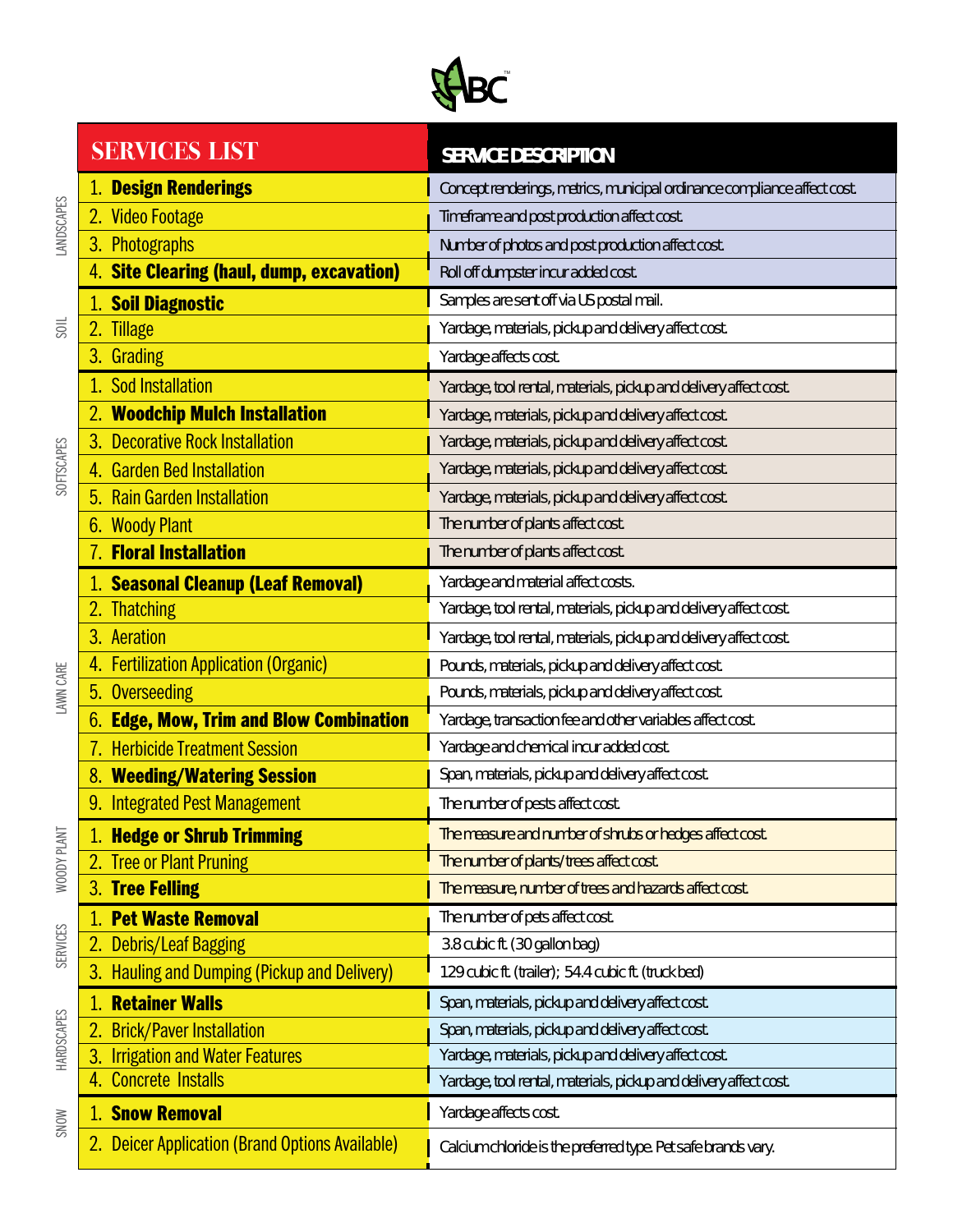

|                       | <b>COST AND RATES</b>                               | <b>BASE COST</b>    | <b>SERVICE DESCRIPTION</b>                                        |  |
|-----------------------|-----------------------------------------------------|---------------------|-------------------------------------------------------------------|--|
|                       | <b>Design Renderings</b>                            | $+ $500$            | Concept renderings, metrics, municipal ordinance compliance.      |  |
| <b>LANDSCAPES</b>     | Video Footage<br>2.                                 | $+ $300$            | Timeframe and post production affect cost.                        |  |
|                       | Photographs<br>3.                                   | $+ $250$            | Number of photos and post production affect cost.                 |  |
|                       | 4. Site Clearing (haul, dump, excavation)           | $+ $500$            | Roll off dumpster incur added cost.                               |  |
|                       | <b>Soil Diagnostic</b>                              | \$80<br>flat fee    | Samples are sent off via US postal mail                           |  |
| $\overline{\text{S}}$ | 2.<br>Tillage                                       | $+ $100$<br>per/hr  | Yardage, materials, pickup and delivery affect cost.              |  |
|                       | 3. Grading                                          | $+ $100$<br>per/hr  | Yardage affects cost.                                             |  |
|                       | Sod Installation                                    | $+$ \$250   per/hr  | Yardage, tool rental, materials, pickup and delivery affect cost. |  |
|                       | <b>Woodchip Mulch Installation</b>                  | $+ $65$<br>per/hr   | Yardage, materials, pickup and delivery affect cost.              |  |
|                       | 3.<br><b>Decorative Rock Installation</b>           | $+ $150$            | Yardage, materials, pickup and delivery affect cost.              |  |
| <b>SOFTSCAPES</b>     | <b>Garden Bed Installation</b>                      | $+ $250$            | Yardage, materials, pickup and delivery affect cost.              |  |
|                       | <b>Rain Garden Installation</b>                     | $+ $200$            | Yardage, materials, pickup and delivery affect cost.              |  |
|                       | <b>Woody Plant</b><br>6.                            | $+ $200$            | The number of plants affect cost.                                 |  |
|                       | <b>Floral Installation</b>                          | $+ $150$            | The number of plants affect cost.                                 |  |
|                       | <b>Seasonal Cleanup (Leaf Removal)</b>              | $+ $65$<br>per/hr   | Yardage and material affect costs.                                |  |
|                       | <b>Thatching</b>                                    | $+ $65$<br>per/hr   | Yardage, tool rental, materials, pickup and delivery affect cost. |  |
|                       | 3.<br>Aeration                                      | $+ $65$<br>per/hr   | Yardage, tool rental, materials, pickup and delivery affect cost. |  |
|                       | <b>Fertilization Application (Organic)</b><br>4.    | $+ $65$<br>per/hr   | Pounds, materials, pickup and delivery affect cost.               |  |
| LAWN CARE             | Overseeding<br>5.                                   | $+ $65$<br>per/hr   | Pounds, materials, pickup and delivery affect cost.               |  |
|                       | <b>Edge, Mow, Trim and Blow Combination</b>         | $+ $65$<br>per/hr   | Yardage, transaction fee and other variables affect cost.         |  |
|                       | <b>Herbicide Treatment Session</b>                  | $+ $65$<br>per/hr   | Yardage and chemical incur added cost.                            |  |
|                       | <b>Weeding/Watering Session</b>                     | $+ $50$<br>per/hr   | Span, materials, pickup and delivery affect cost.                 |  |
|                       | 9. Integrated Pest Management                       | $+ $150$            | The number of pests affect cost.                                  |  |
| WOODY PLANT           | 1. Hedge or Shrub Trimming                          | $+$ \$25<br>each    | The measure and number of shrubs or hedges affect cost.           |  |
|                       | <b>Tree or Plant Pruning</b>                        | $+ $150$            | The number of plants/trees affect cost.                           |  |
|                       | 3. Tree Felling                                     | $+ $300$            | The measure, number of trees and hazards affect cost.             |  |
|                       | <b>Pet Waste Removal</b>                            | $+ $50$             | The number of pets affect cost.                                   |  |
| <b>SERVICES</b>       | Debris/Leaf Bagging<br>2.                           | \$8<br>flat fee     | 3.8 cubic ft. (30 gallon bag)                                     |  |
|                       | Hauling and Dumping (Pickup and Delivery)<br>3.     | $+ $120$            | 129 cubic ft. (trailer); 54.4 cubic ft. (truck bed)               |  |
|                       | <b>Retainer Walls</b>                               | $+ $65$<br>per/hr   | Span, materials, pickup and delivery affect cost.                 |  |
| <b>HARDSCAPES</b>     | <b>Brick/Paver Installation</b><br>$\overline{2}$ . | $+ $150$            | Span, materials, pickup and delivery affect cost.                 |  |
|                       | <b>Irrigation and Water Features</b><br>3.          | $+ $300$            | Yardage, materials, pickup and delivery affect cost.              |  |
|                       | Concrete Installs                                   | $+ $1K$             | Yardage, tool rental, materials, pickup and delivery affect cost. |  |
| <b>SNOW</b>           | <b>Snow Removal</b>                                 | $+ $50$             | Yardage affects cost.                                             |  |
|                       | Deicer Application (Brand Options Available)<br>2.  | $+ $15$<br>flat fee | Calcium chloride is the preferred type. Pet safe brands vary.     |  |
|                       |                                                     |                     |                                                                   |  |